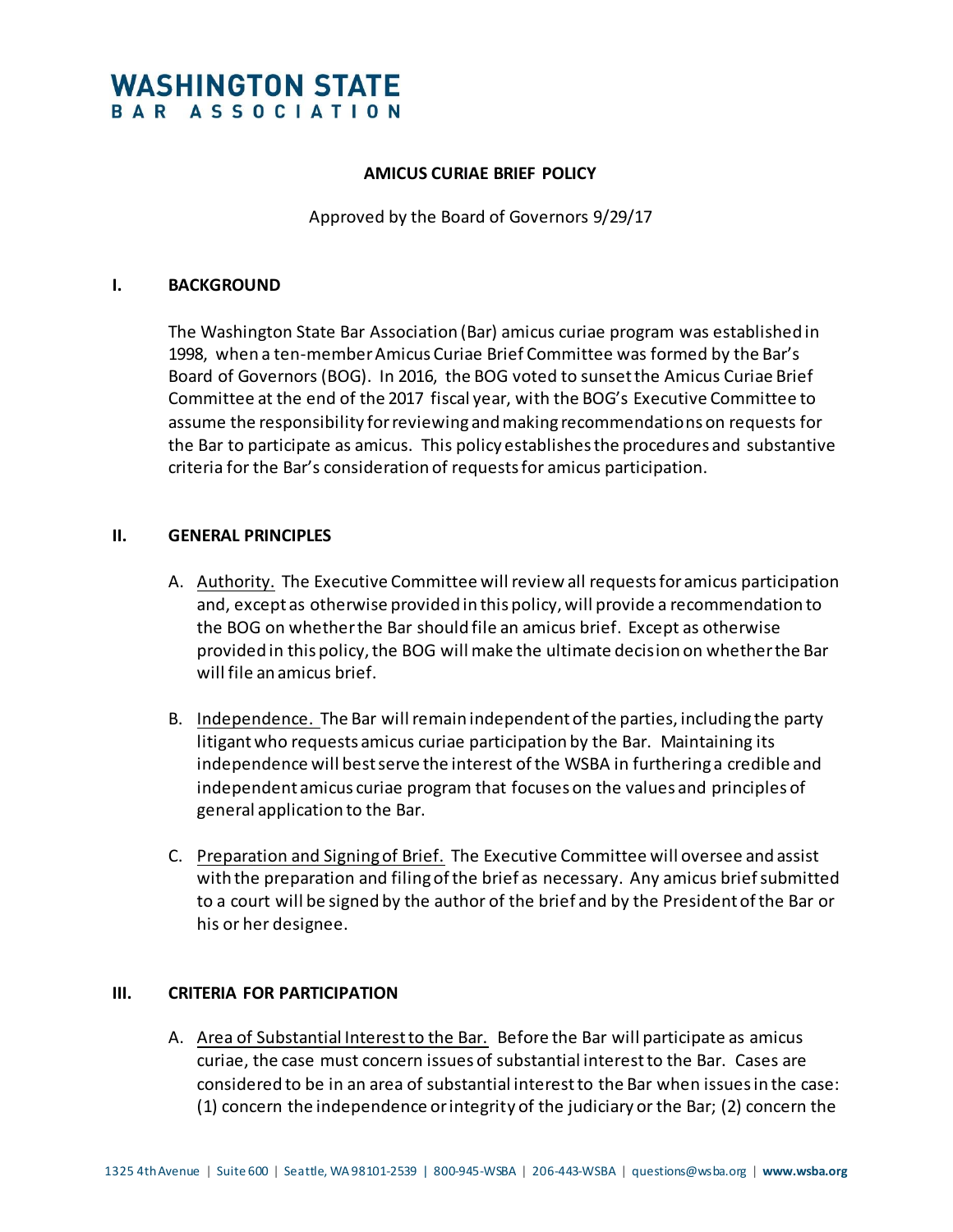effectiveness or accessibility of the legal system; (3) concern the practice or business of law; (4) concern diversity or equality in the legal profession; or (5) are determined by 75% of the total membership of a section or other Bar entity to be of substantial interest to the Bar.

- B. Necessity of Amicus Brief. The Bar will considerwhether briefs already before the court provide the court with a complete picture of how the particular issue and decision will impact the interests of the Bar as set forth in this policy. The Bar will generally decline to participate as amicus curiae where the issues of concern to the Bar are already fully developed.
- C. Brief Standards. The Bar intends that any amicus brief it files will be of high quality. The Bar may decline to file an amicus brief in cases where lack of time or other considerations may compromise the quality of the brief.
- D. Stage of the Proceedings. Unless there are exceptional circumstances, the Bar will not participate as amicus curiae at the trial court level.
- E. Request from Appellate Court. Unless there are exceptional circumstances, the Bar will honor a request from an appellate court for the Bar to file an amicus brief.
- F. Other. The Bar may also consider the anticipated costs, if any, to the Bar; whether the Bar will be allotted time for oral argument; and any other consideration the Bar deems relevant in deciding whether to file an amicus brief.

# **IV. PROCEDURE FOR REQUESTING AMICUS CURIAE PARTICIPATION**

- A. Contents of Request. A party requesting amicus curiae participation by the Bar must include the following in its request:
	- 1. A statement that sets forth the specific legal issue(s) that the requesting party believes the Bar should address;
	- 2. A survey of significant cases that address the issue(s);
	- 3. A statement explaining how the legal issue(s) relate to the criteria for participation in Section III(A) of this policy;
	- 4. The deadline for filing an amicus brief and any other relevant court dates;
	- 5. Whether time will be allowed for oral argument by the Bar.
	- 6. Copies of all appellate briefs filed in the case.

The requesting party should also be prepared to provide a copy of the record on review if requested by the Executive Committee.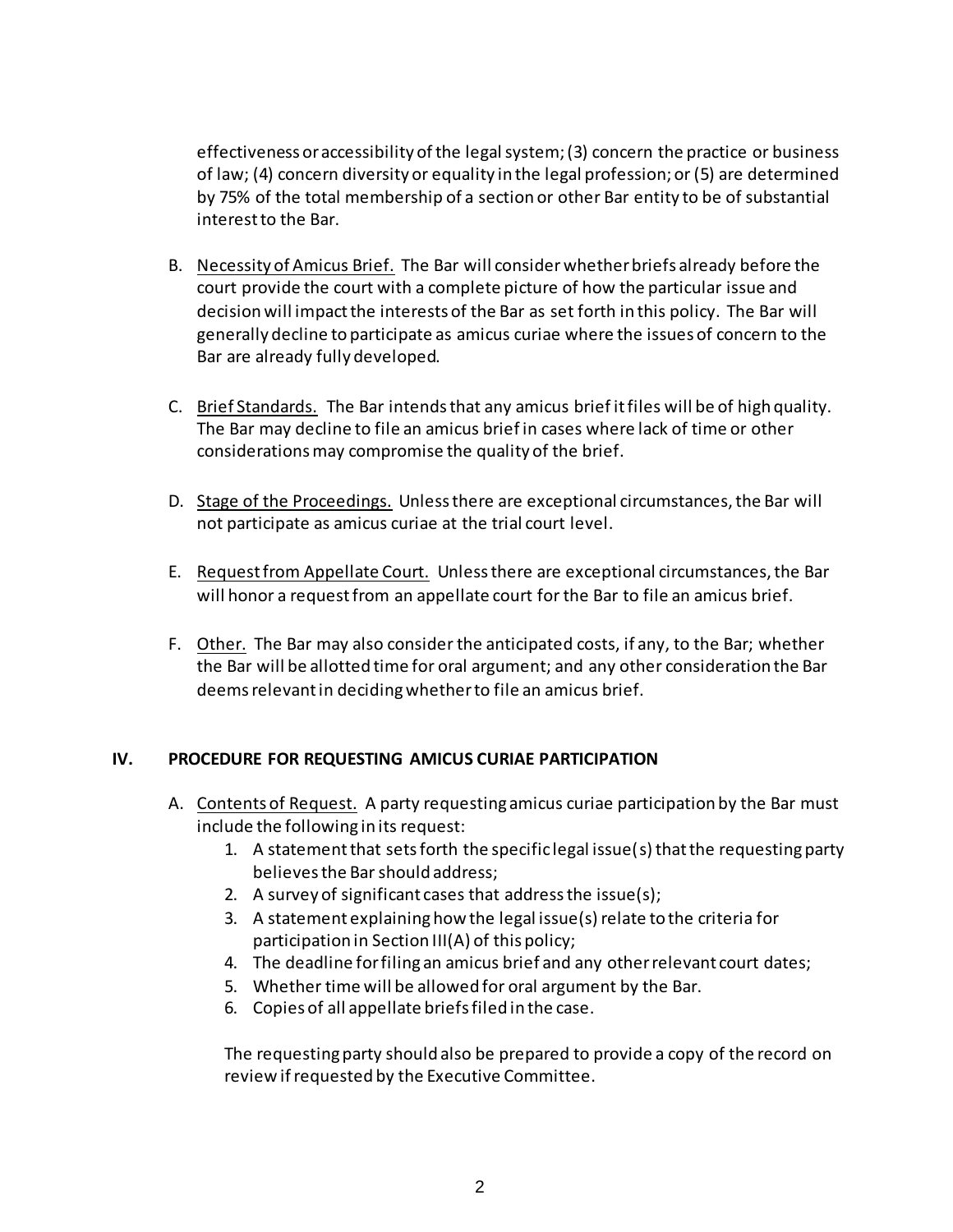- B. Timing of Request. Requesters are strongly encouraged to make their requests sufficiently far in advance so that the Executive Committee has a reasonable timeframe to consider the request and make a recommendation to the BOG, the BOG has an opportunity to receive and act on the recommendation, and the Bar has sufficient time to obtain a quality brief prior to the due date for the filing of amicus briefs in the case. For reference, the schedule of BOG meetings can be found on the Bar's website. The Executive Committee generally will not make any recommendation to the BOG until after the requesting party has filed its initial appellate brief.
- C. How to Submit a Request. Requests must be in writing and may be made by mail or email. The mailing address for requests is Executive Director, Washington State Bar Association, Attn: Amicus Request, 1325 Fourth Avenue, Suite 600, Seattle, Washington 98101-2539. Email requests should be sent to [questions@wsba.org](mailto:questions@wsba.org) with "Amicus Request" in the subject line.
- D. Records Disclosure. Requesters should be aware that amicus requests and all subsequent correspondence with the Bar regarding the request are Bar records subject to disclosure under Washington General Rule (GR) 12.4, and that notice of the request may be posted on the Bar's website and otherwise publicized as described below.

## **V. PROCEDURE FOR ACTING ON REQUESTS**

- A. Necessity of Complying with Procedures. An amicus request from a private party will not be considered if the requesting party fails substantially to comply with the procedures set forth in Section IV. The President and Executive Director of the Bar are authorized to make this determination and notify the requester that no action will be taken on the request. The President and Executive Director are further authorized to deny a request on the grounds that a quality brief cannot be obtained in the time available.
- B. Notice. The Executive Committee will attempt to notify all parties of the receipt of the request prior to Committee action, to the extent practicable. Notice will also be posted on the Bar's website and sent to appropriate Bar sections and committees, to the extent practicable. Such notice will invite comment on whether the request meets the criteria set out in this policy and any deadline for comment, provided that the Executive Committee may make its recommendation to the BOG prior to receipt of comment by parties or others.
- C. Executive Committee Action on Request. A properly presented request will be acted upon at the earliest feasible date by a quorum of the Executive Committee.